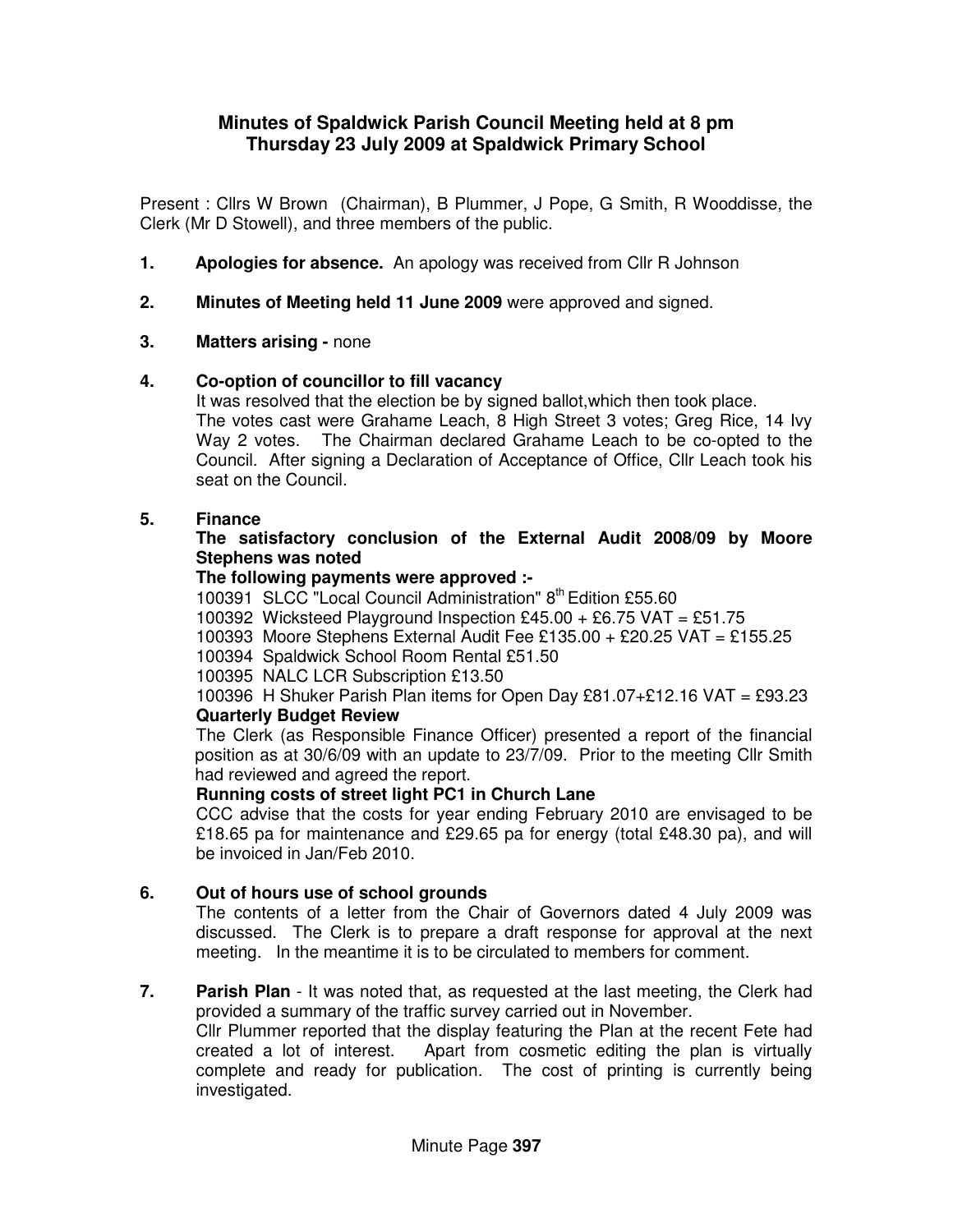Following interest shown by people willing to participate, it is proposed to form 3 groups to deal with specific issues: Village Hall, Youth and Traffic Calming. To avoid possible loss of interest due to delay, it was agreed that the Steering Group should set these up as soon as possible, and that Cllr Pope should initiate the process.

#### **8. Equipment formerly installed at the Old Village Hall Children's Play Area**

Relocation or disposal of the Seat, Climbing Frame & Slide and Swings (block of 2 and block of 3) currently in store. The Chairman stated that he had been unable to find time to examine the equipment. The matter was, therefore, deferred to the next meeting when he expects to be able to report on its condition.

## **9. Maintenance of Assets**

**Village Sign** - In the absence of Cllr Johnson no information was available.  **War Memorial renovation** - a second quote is still awaited. **Notice Boards -** The Clerk agreed to paint them to avoid further deterioration.

## **10. Planning**

## **New Planning Application**

Application 0900873FUL, 2 storey side extension, 2 Ivy Way.

 It was resolved to recommend approval as the proposed extension will not adversely affect the neighbouring properties (including the adjacent Grade II Listed Building, Ivy House) or the Conservation Area in which 2 Ivy Way is situated.

**The following LPA decision was noted:** Application H/5008/06/CC, Retention of mobile classroom until 30 April 2011, Spaldwick School, Permission granted.

## **11. Correspondence**

## **Circulated 30/6/09**

NALC Briefing D02-09 dated 18 June 2009

Publication of Report - Local Authority Investments

#### **Swine flu - distribution of antivirals**

The Cambridgeshire Emergency Management Team has asked for volunteers to help run collection centres. The Clerk reported that he had submitted his own name and would provide contact details if anyone else wished to put their name forward.

**Bicton Windfarm Proposal -** All households recently received issue 1 of a newsletter published by Broadview Energy, which contained an invitation to attend consultations at Kimbolton and Stow Longa. Spaldwick Parish Council will be kept informed of progress of the proposal.

## **12. Any Other Business**

#### **Cockway Lane / Three Shires Way**

**(1) Rubbish** The Chairman reported that a lot of the rubbish left by the travellers had been cleared but some still remains. In addition there are three heaps of tree branches which have been dumped, near the byway leading to Stow Longa. The Clerk will ask HDC to remove them.

**(2) Proposal to restrict Access** The Clerk will contact the CCC Countryside Services team regarding progress of proposals to reduce the risk of travellers setting up camp in the lane again.